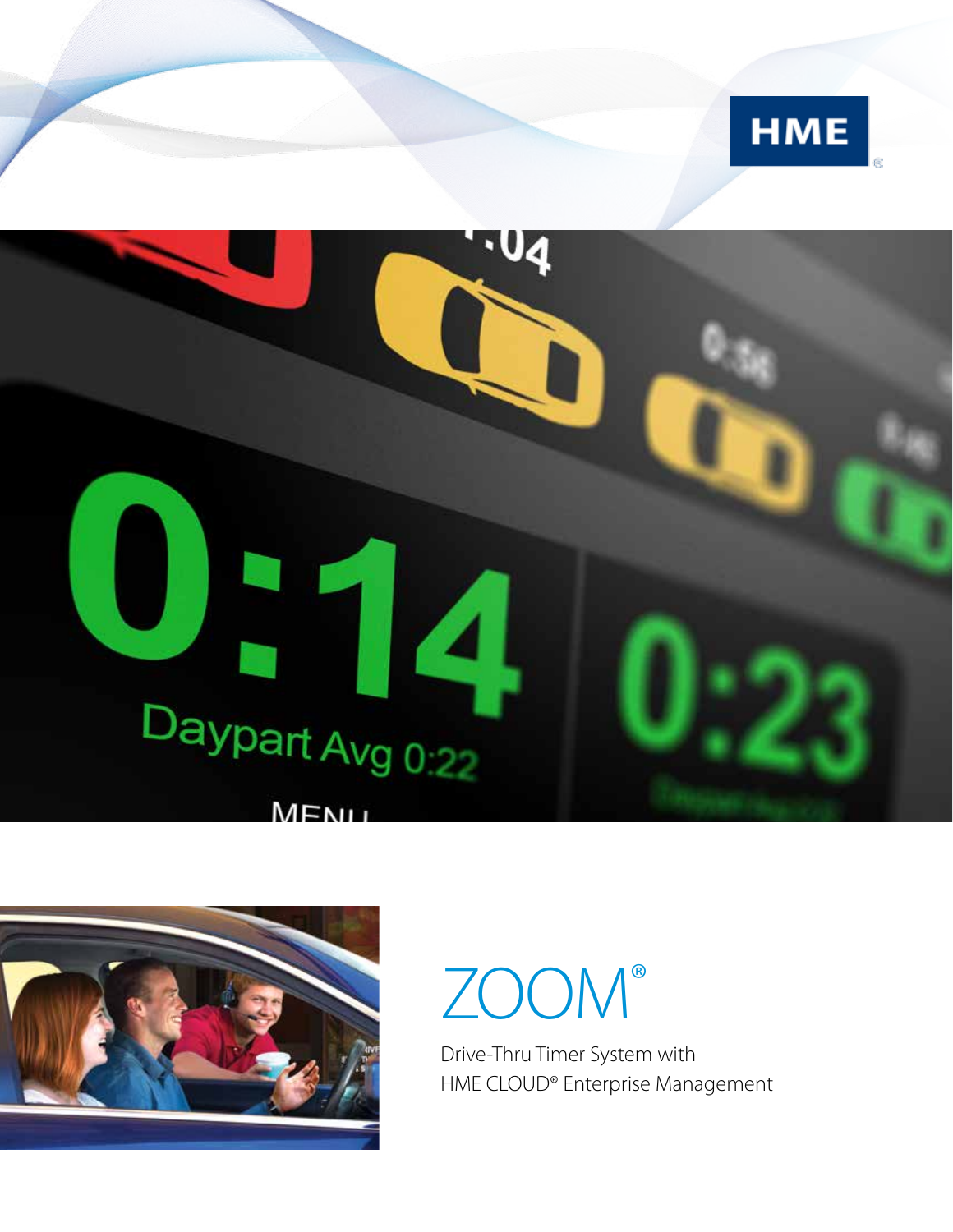**Within one week of installing ZOOM at a store with historical speed-of-service problems, we shaved 22 seconds off our total drive-thru time. "** prost<br>ls off<br>**フ フ** 

**BILL MAYESKI | MAJOR QSR MANAGER**

U.

 $\boldsymbol{\mathcal{A}}$ 

¢ part 4 (12:00 - 02:00) 01:27:11 PM  $515.48$ <br> $2.26$ \$5.51  $$8.76$  $$22.56$ <br> $0.56$  $$2.08$ <br> $1:20$ o o  $\mathbf{C}$  $\blacksquare$ п 0:03 8 Lead Car Order Summary Transaction # 570921 # of items Order Sub-Total \$14.40 \$15.48 Order Total

 $D$  paypart Avg 0:22

MENU



Daypart Avg 0:22

BERVICE<br>SERVICE

*View a real-time picture of what's happening in the drive-thru with ZOOM's intuitive and user-friendly in-store dashboard.*

*Quickly view store rankings within your entire enterprise and challenge store managers to compete against one another using HME CLOUD.*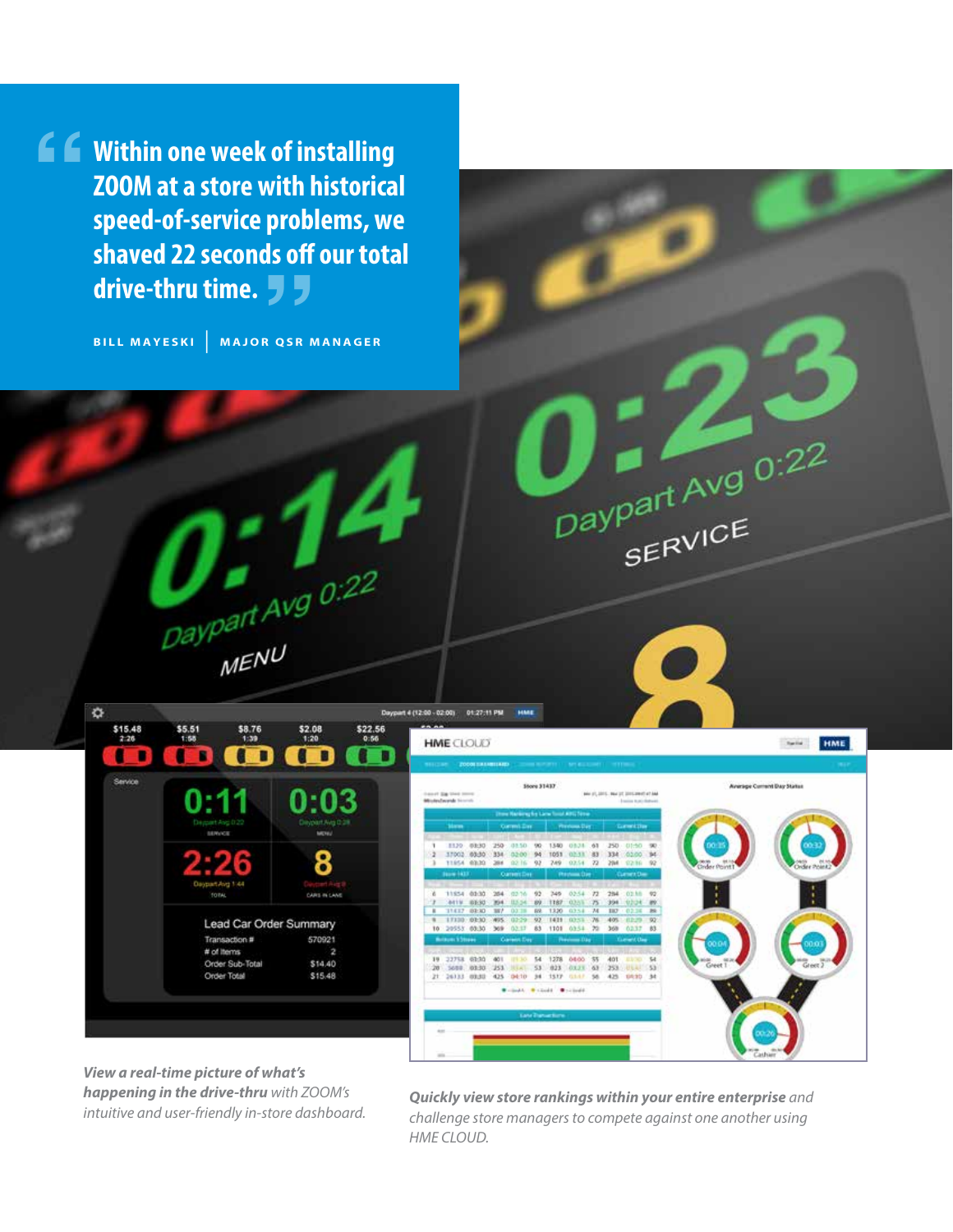### Run Your Store, Run Your Enterprise



#### **ZOOM Drive-Thru Timer** REAL-TIME DATA FOR IMMEDIATE RESULTS

Running a profitable drive-thru takes speed, accuracy and the ability to adapt to ever-changing conditions. That's why HME, the world leader in drive-thru timing, created the ZOOM Drive-Thru Timer System.

ZOOM's advanced design provides complete visibility into your entire drive-thru operation. Its intuitive, multi-color dashboard provides a clear picture of what is happening in the drive-thru in real-time. This allows managers and crew to instantly identify bottlenecks and take immediate action to speed things up.

### **HME CLOUD Enterprise Management** MULTI-STORE MANAGEMENT WITH EASE

By pairing ZOOM with HME CLOUD enterprise management systems, you can compare and analyze performance data from multiple stores to easily pinpoint performance improvement opportunities for their entire operation.

HME CLOUD allows you to quickly view store rankings and better identify what each store needs to succeed. Effortlessly compare stores from the top level to understand and resolve issues and challenge managers to meet specific goals for a more efficient and profitable enterprise.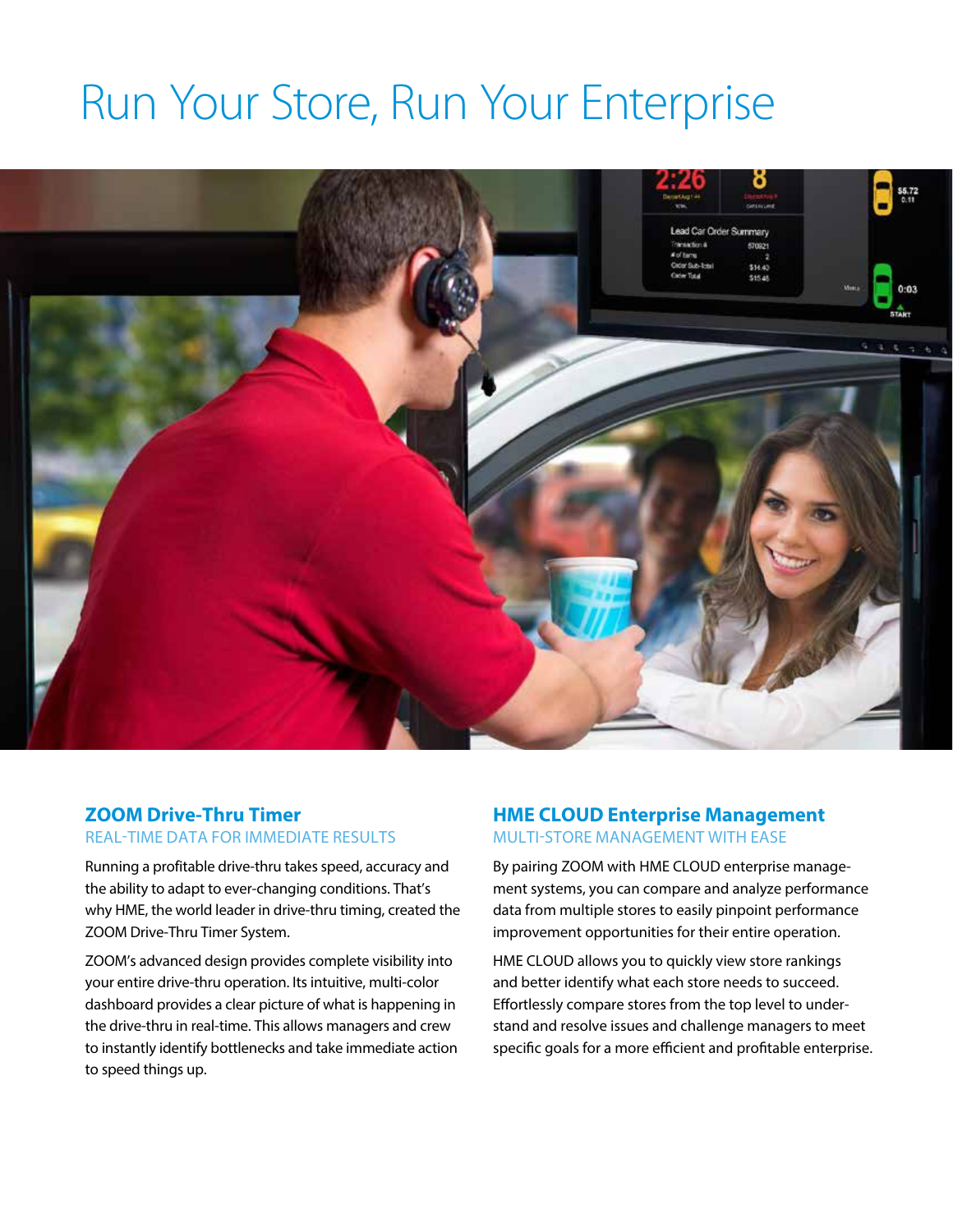# ZOOM Drive-Thru Timer System



### **Dashboard Display**

#### REAL-TIME VIEW OF DRIVE-THRU PERFORMANCE

ZOOM's easy-to-read dashboard allows employees to instantly see how they're doing and find ways to improve their speed. Use real-time information and instant feedback about performance to take action.

Customize the dashboard to fit your store's drive-thru configuration. The intuitive color display changes from green to yellow or red based on set goals to help motivate employees to push for better service times. The ZOOM dashboard can be customized to show up to eight real-time events in single, dual, or "Y"-lane configurations.

ZOOM also makes it easy to show the information most important to you. Select pre-configured metrics to appear on the dashboard or configure your own from tracking the time between any two detection points.

#### **Goals and Pace**  MOTIVATE YOUR EMPLOYEES

Crew members perform best when they work toward goals. ZOOM enables you to set goals for time and total cars for employees to strive to beat each hour. You may also display the percentage of goals met to track overall goal success.

ZOOM's pace metric estimates the total cars that will be served at the end of the hour based on employees current



speed of service. It shows employees if they're on pace to reach their goal or if they need to speed things up!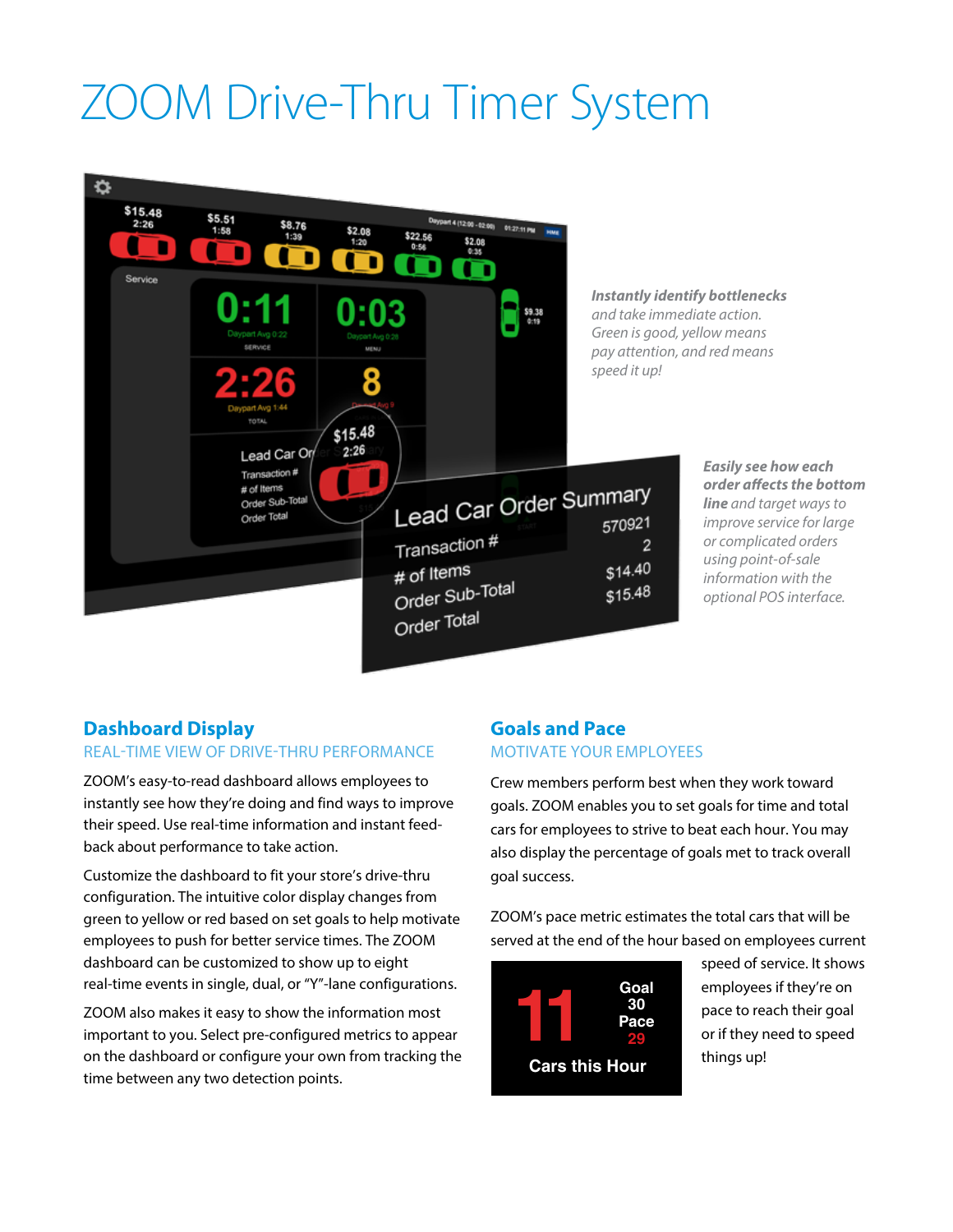

#### **In-Depth Reporting**  PINPOINT KEY AREAS OF IMPROVEMENT

ZOOM reporting has all the in-depth information a store owner needs to analyze and report on a store's drive-thru performance. Reports can be pulled on key metrics – from a summary report to raw data for each car – so you can get the exact information you need. Reports may be exported in several formats, including Excel and PDF, for offline analysis.

Reports may be configured to be automatically processed on a recurring basis and to be distributed via email so managers can get regular updates of how their drive-thru is performing without having to lift a finger!

**ZOOM shows me everything that's happening in my drive-thru on one easy-toread screen. ""**

**KARIM KHOJA | MAJOR QSR OWNER**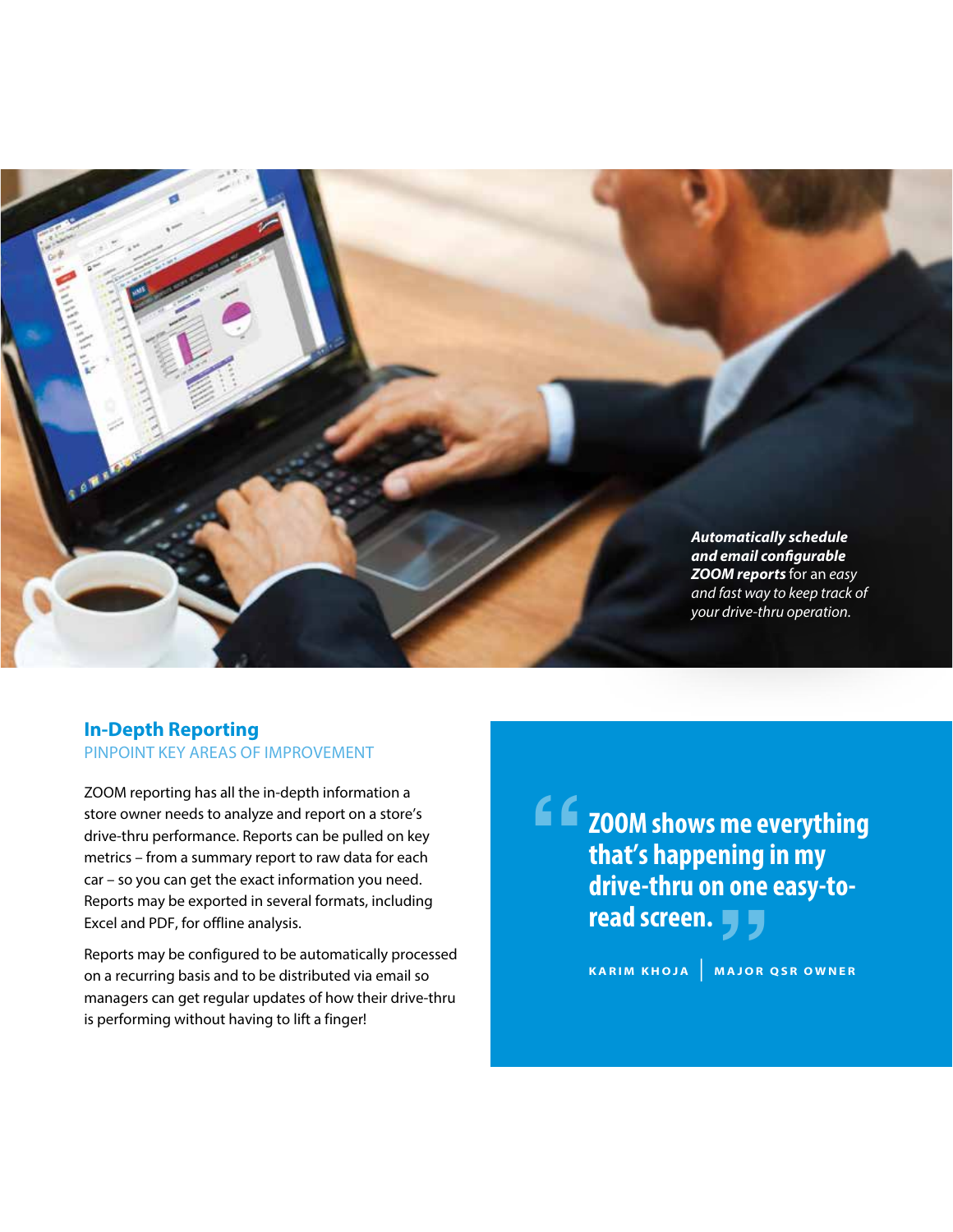# HME CLOUD Enterprise Management



#### **Multi-Store Dashboard** AT-A-GLANCE COMPARISONS

HME CLOUD gives multi-store operators the ability to monitor their entire enterprise in one view. Intuitive dashboard rankings show a summary of key metrics for multiple stores so you can quickly understand how each of your stores is performing against the others in real-time.

By viewing all of your stores on the HME CLOUD dashboard, you can immediately identify high- and low-performing stores and easily drill down into the details of why individual stores are performing well or not meeting expectations.

#### **Multi-Store Reporting**  IN-DEPTH VIEW OF YOUR ENTIRE OPERATION

The reporting feature from HME CLOUD provides an even deeper look into your enterprise and allows multi-store managers to specifically target key areas of improvement for any store. HME CLOUD reports are customizable so you can easily view information on all, some or just one of your stores in a few simple clicks. And with HME CLOUD you can quickly save or share your reports anytime, anywhere.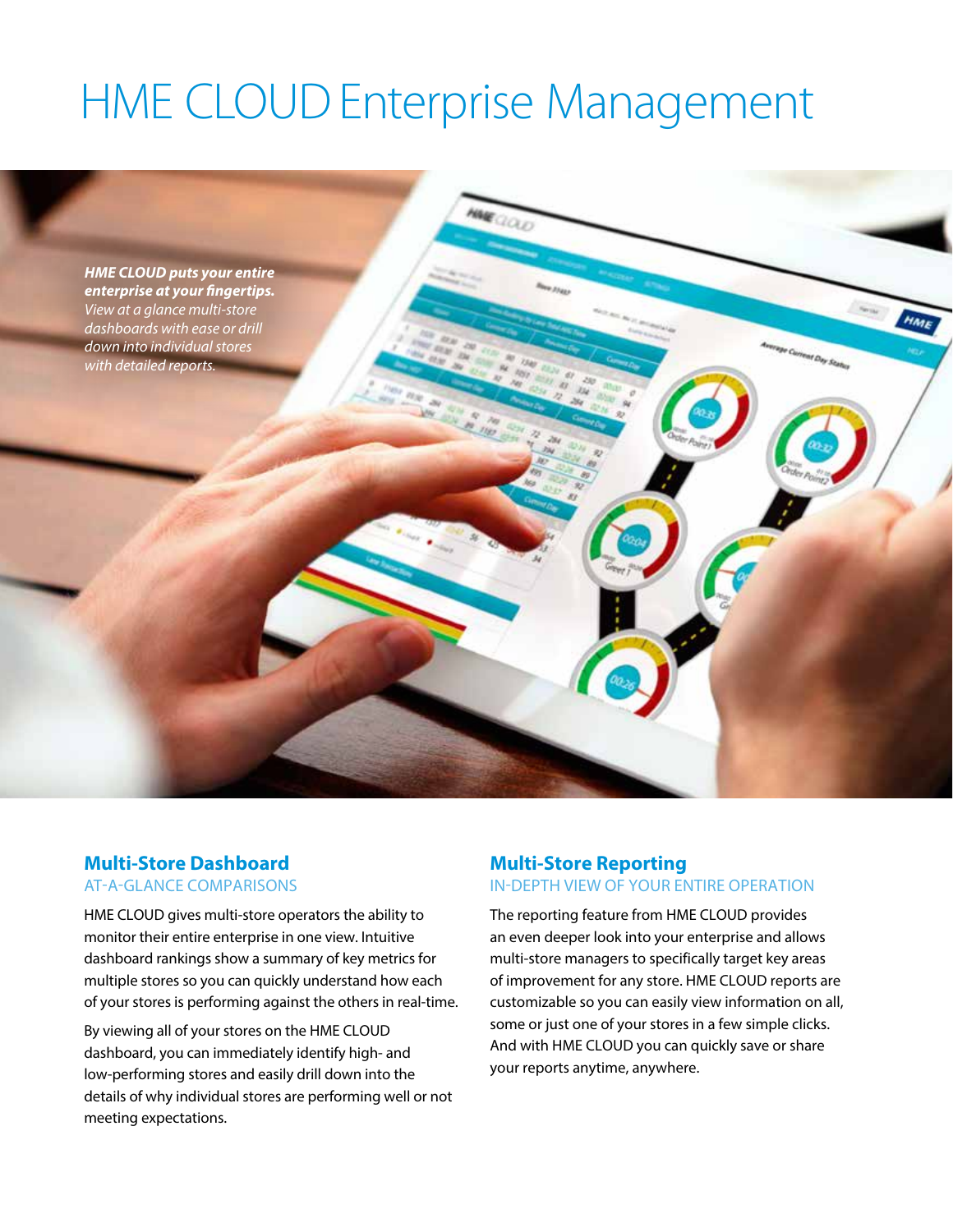